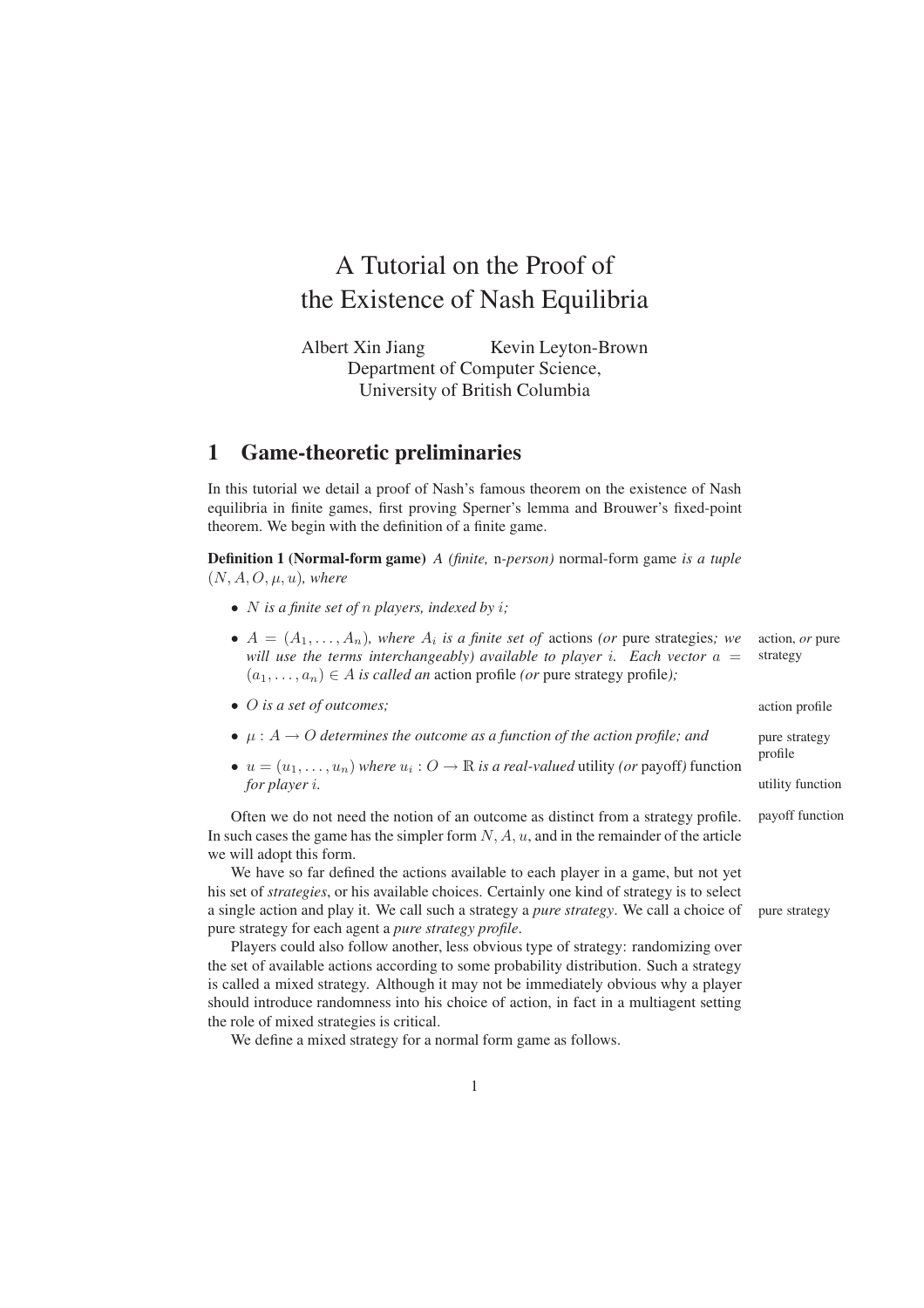**Definition 2 (Mixed strategy)** *Let*  $(N, (A_1, \ldots, A_n), O, \mu, u)$  *be a normal form game, and for any set* X *let* Π(X) *be the set of all probability distributions over* X*. Then the set of* mixed strategies *for player i is*  $S_i = \Pi(A_i)$ . mixed strategy

**Definition 3 (Mixed strategy profile)** *The set of* mixed strategy profiles *is simply the* mixed strategy *Cartesian product of the individual mixed strategy sets,*  $S_1 \times \cdots \times S_n$ . profile

By  $s_i(a_i)$  we denote the probability that an action  $a_i$  will be played under mixed strategy  $s_i$ . The subset of actions that are assigned positive probability by the mixed strategy  $s_i$  is called the *support* of  $s_i$ .

**Definition 4 (Support)** *The* support *of a mixed strategy* s<sup>i</sup> *for a player* i *is the set of* support of a *pure strategies*  $\{a_i | s_i(a_i) > 0\}$ . mixed strategy

Note that a pure strategy is a special case of a mixed strategy, in which the support is a single action.

We have not yet defined the payoffs of players given a particular strategy profile, since the payoff matrix defines those directly only for the special case of pure strategy profiles. But the generalization to mixed strategies is straightforward, and relies on the basic notion of decision theory—*expected utility*. Intuitively, we first calculate the expected utility probability of reaching each outcome given the strategy profile, and then we calculate the average of the payoffs of the outcomes, weighted by the probabilities of each outcome. Formally, we define the expected utility as follows (overloading notation, we use  $u_i$  for both utility and expected utility).

**Definition 5 (Expected utility of a mixed strategy)** *Given a normal form game* (N, A, u)*, the expected utility*  $u_i$  *for player*  $i$  *of the mixed strategy profile*  $s = (s_1, \ldots, s_n)$  *is defined as*

$$
u_i(s) = \sum_{a \in A} u_i(a) \prod_{j=1}^n s_j(a_j).
$$

Now we will look at games from an individual agent's point of view, rather than from the vantage point of an outside observer. This will lead us to the most influential solution concept in game theory, the *Nash equilibrium*.

Our first observation is that if an agent knew how the others were going to play, his strategic problem would become simple. Specifically, he would be left with the single-agent problem of choosing a utility-maximizing action. Formally, define  $s_{-i}$  =  $(s_1, \ldots, s_{i-1}, s_{i+1}, \ldots, s_n)$ , a strategy profile s without agent i's strategy. Thus we can write  $s = (s_i, s_{-i})$ . If the agents other than i were to commit to play  $s_{-i}$ , a utility-maximizing agent  $i$  would face the problem of determining his best response.

**Definition 6 (Best response)** *Player* i<sup>'s</sup> best response *to the strategy profile*  $s_{-i}$  is a  $mixed strategy s_i^* \in S_i$  such that  $u_i(s_i^*, s_{-i}) \ge u_i(s_i, s_{-i})$  for all strategies  $s_i \in S_i$ .

The best response is not necessarily unique. Indeed, except in the extreme case in which there is a unique best response that is a pure strategy, the number of best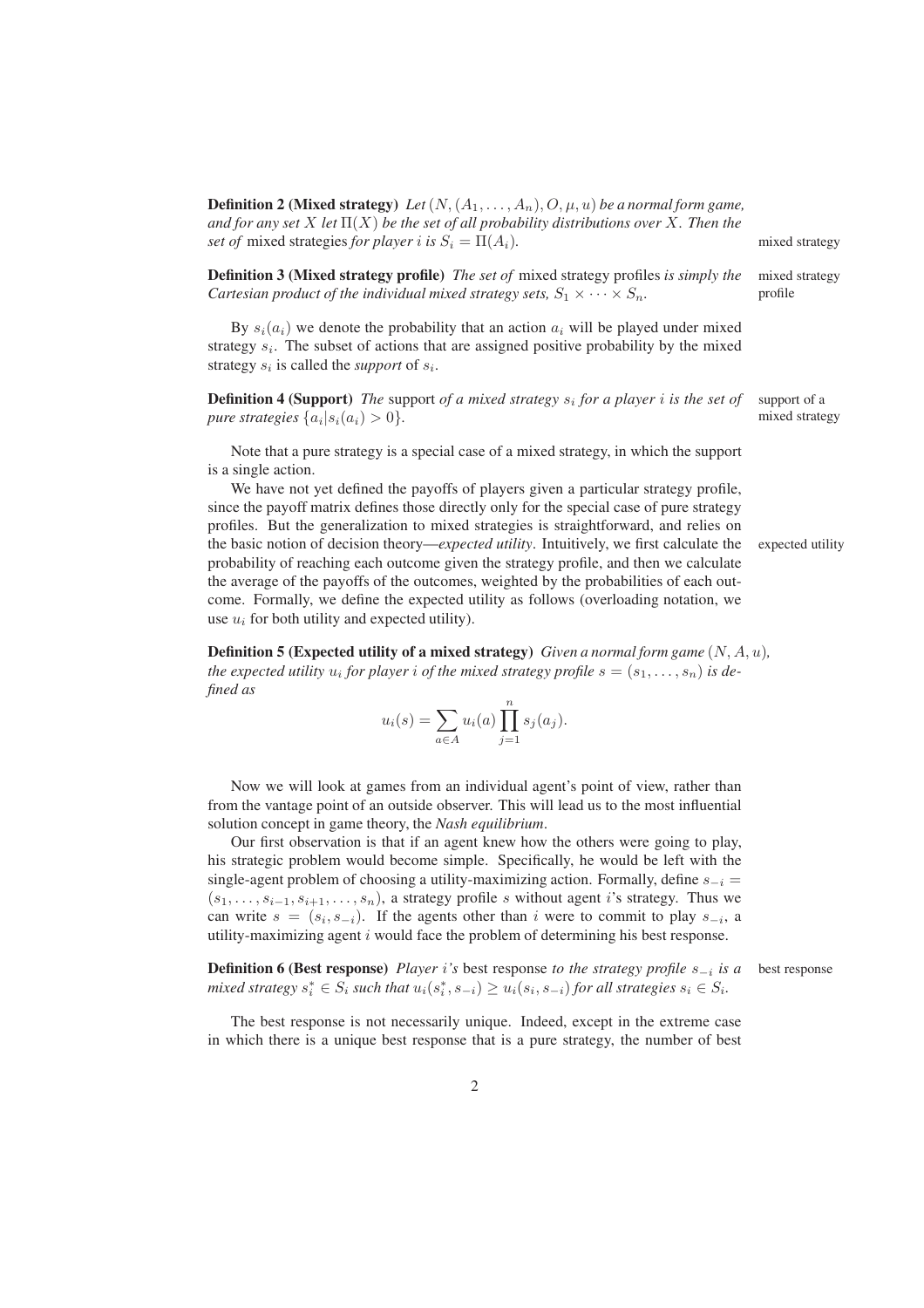responses is always infinite. When the support of a best response  $s^*$  includes two or more actions, the agent must be indifferent between them—otherwise the agent would prefer to reduce the probability of playing at least one of the actions to zero. But thus *any* mixture of these actions must also be a best response, not only the particular mixture in  $s^*$ . Similarly, if there are two pure strategies that are individually best responses, any mixture of the two is necessarily also a best response.

Of course, in general an agent won't know what strategies the other players will adopt. Thus, the notion of best response is not a solution concept—it does not identify an interesting set of outcomes in this general case. However, we can leverage the idea of best response to define what is arguably the most central notion in non-cooperative game theory, the Nash equilibrium.

**Definition 7 (Nash equilibrium)** *A strategy profile*  $s = (s_1, \ldots, s_n)$  *is a* Nash equilibrium *if, for all agents* i*,* s<sup>i</sup> *is a best response to* s−<sup>i</sup>

because in a Nash equilibrium all of the agents simultaneously play best responses to

Intuitively, a Nash equilibrium is a *stable* strategy profile: no agent would want to change his strategy if he knew what strategies the other agents were following. This is

## **2 Proving the existence of Nash equilibria**

In this section we prove that every game has at least one Nash equilibrium.

**Definition 8 (Convexity)** *A set*  $C \subset \mathbb{R}^m$  *is* convex *if for every*  $x, y \in C$  *and*  $\lambda \in [0, 1]$ *,* convexity  $\lambda x+(1-\lambda)y \in C$ . For vectors  $x^0, \ldots, x^n$  and nonnegative scalars  $\lambda_0, \ldots, \lambda_n$  satisfy- $\lim_{n \to \infty} \sum_{i=0}^{n} \lambda_i = 1$ , the vector  $\sum_{i=0}^{n} \lambda_i x^i$  is called a convex combination of  $x^0, \dots, x^n$ . convex

For example, a cube is a convex set in  $\mathbb{R}^3$ ; a bowl is not.

each other's strategies.

**Definition 9 (Affine independence)** *A finite set of vectors*  $\{x^0, \ldots, x^n\}$  *in an Euclidean space is* affinely independent *if*  $\sum_{i=0}^{n} \lambda_i x^i = 0$  *and*  $\sum_{i=0}^{n} \lambda_i = 0$  *imply that* affine  $\lambda_0 = \ldots = \lambda_n = 0.$  independence

An equivalent condition is that  $\{x^1 - x^0, x^2 - x^0, \ldots, x^n - x^0\}$  are linearly independent. Intuitively, a set of points is affinely independent if no three points from the set lie on the same line, no four points from the set lie on the same plane, and so on. For example, the set consisting of the origin 0 and the unit vectors  $e^1, \ldots, e^n$  is affinely independent.

Next we define a simplex, which is an  $n$ -dimensional generalization of a triangle.

**Definition 10** (*n*-simplex) *An n*-simplex, *denoted*  $x^0 \cdots x^n$ , *is the set of all convex n*-simplex *combinations of the affinely independent set of vectors*  $\{x^0, \ldots, x^n\}$ , *i.e.* 

$$
x^{0}\cdots x^{n} = \left\{\sum_{i=0}^{n} \lambda_{i} x^{i} : \forall i \in \{0,\ldots,n\}, \lambda_{i} \geq 0; \text{ and } \sum_{i=0}^{n} \lambda_{i} = 1\right\}.
$$

Each  $x^i$  is called a *vertex* of the simplex  $x^0 \cdots x^n$  and each *k*-simplex  $x^{i_0} \cdots x^n$ vertex is called a *k*-face of  $x^0 \cdots x^n$ , where  $i_0, \ldots, i_k \in \{0, \ldots, n\}$ .

k-face

*.* Nash equilibrium

combination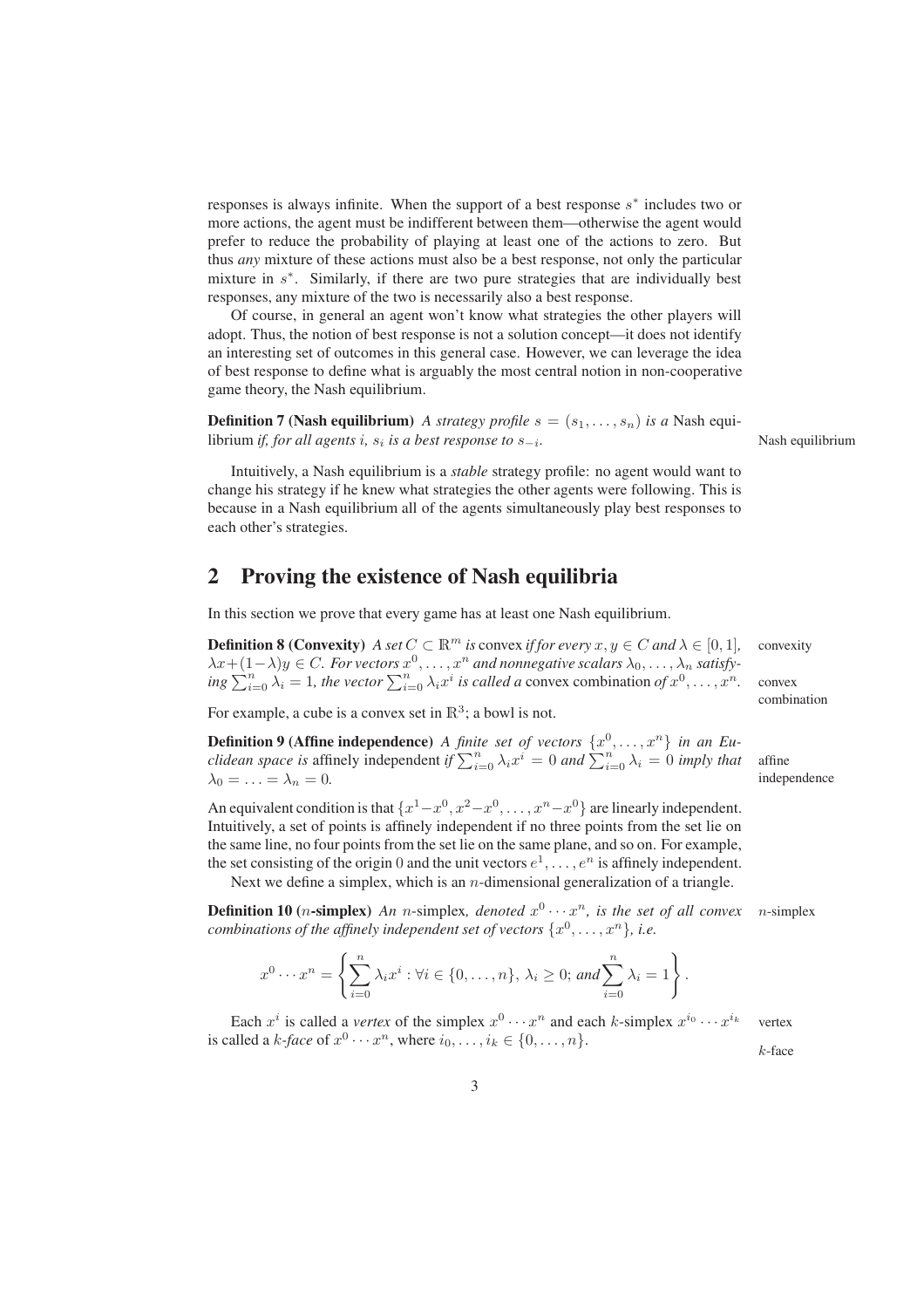**Definition 11 (Standard** *n*-simplex) *The* standard *n*-simplex  $\Delta_n$  *is*  $\{y \in \mathbb{R}^{n+1}$  : standard  $n$ -simplex  $\sum_{i=0}^{n} y_i = 1, \forall i = 0, \ldots, n, y_i \geq 0$ *}*.

In other words, the standard  $n$ -simplex is the set of all convex combinations of the  $n+1$  unit vectors  $e^0, \ldots, e^n$ .

**Definition 12 (Simplicial subdivision)** *A* simplicial subdivision *of an* n*-simplex* T *is* simplicial *a finite set of simplexes*  $\{T_i\}$  *for which*  $\bigcup_{T_i \in T} T_i = T$ *, and for any*  $T_i, T_j \in T$ *,*  $T_i \cap T_j$  *w*ubdivision *is either empty or equal to a common face.*

Intuitively, this means that a simplex is divided up into a set of smaller simplexes that together occupy exactly the same region of space and that overlap only on their boundaries. Furthermore, when two of them overlap, the intersection must be an entire face of both subsimplexes. Figure 1 (left) shows a 2-simplex subdivided into 16 subsimplexes.

Let  $y \in x^0 \cdots x^n$  denote an arbitrary point in a simplex. This point can be written as a convex combination of the vertices:  $y = \sum_i \lambda_i x^i$ . Now define a function that gives the set of vertices "involved" in this point:  $\chi(y) = \{i : \lambda_i > 0\}$ . We use this function to define a proper labeling.

**Definition 13 (Proper labeling)** Let  $T = x^0 \cdots x^n$  be simplicially subdivided, and let V denote the set of all distinct vertices of all the subsimplexes. A function  $\mathcal{L}: V \rightarrow$ {0,..., *n*} *is a* proper labeling *of a subdivision if*  $\mathcal{L}(v) \in \chi(v)$ . proper labeling

One consequence of this definition is that the vertices of a simplex must all receive different labels. (Do you see why?) As an example, the subdivided simplex in Figure 1 (left) is properly labeled.

**Definition 14 (complete labeling)** *A subsimplex is* completely labeled *if* L *assumes* completely *all the values* 0, . . . , n *on its set of vertices.*

labeled subsimplex

For example in the subdivided triangle in Figure 1 (left), the sub-triangle at the very top is completely labeled.

**Lemma 15 (Sperner's lemma)** Let  $T_n = x^0 \cdots x^n$  be simplicially subdivided and let Sperner's lemma L *be a proper labeling of the subdivision. Then there are an odd number of completely labeled subsimplexes in the subdivision.*

**Proof.** We prove this by induction on n. The case  $n = 0$  is trivial. The simplex consists of a single point  $x^0$ . The only possible simplicial subdivision is  $\{x^0\}$ . There is only one possible labeling function,  $\mathcal{L}(x^0) = 0$ . Note that this is a proper labeling. So there is one completely labeled subsimplex,  $x^0$  itself.

We now assume the statement to be true for  $n - 1$  and prove it for n. The simplicial subdivision of  $T_n$  induces a simplicial subdivision on its face  $x^0 \cdots x^{n-1}$ . This face is an  $(n - 1)$ -simplex; denote it as  $T_{n-1}$ . The labeling function  $\mathcal{L}$  restricted to  $T_{n-1}$  is a proper labeling of  $T_{n-1}$ . Therefore by the induction hypothesis there exist an odd number of  $(n - 1)$ -subsimplexes in  $T_{n-1}$  that bear the labels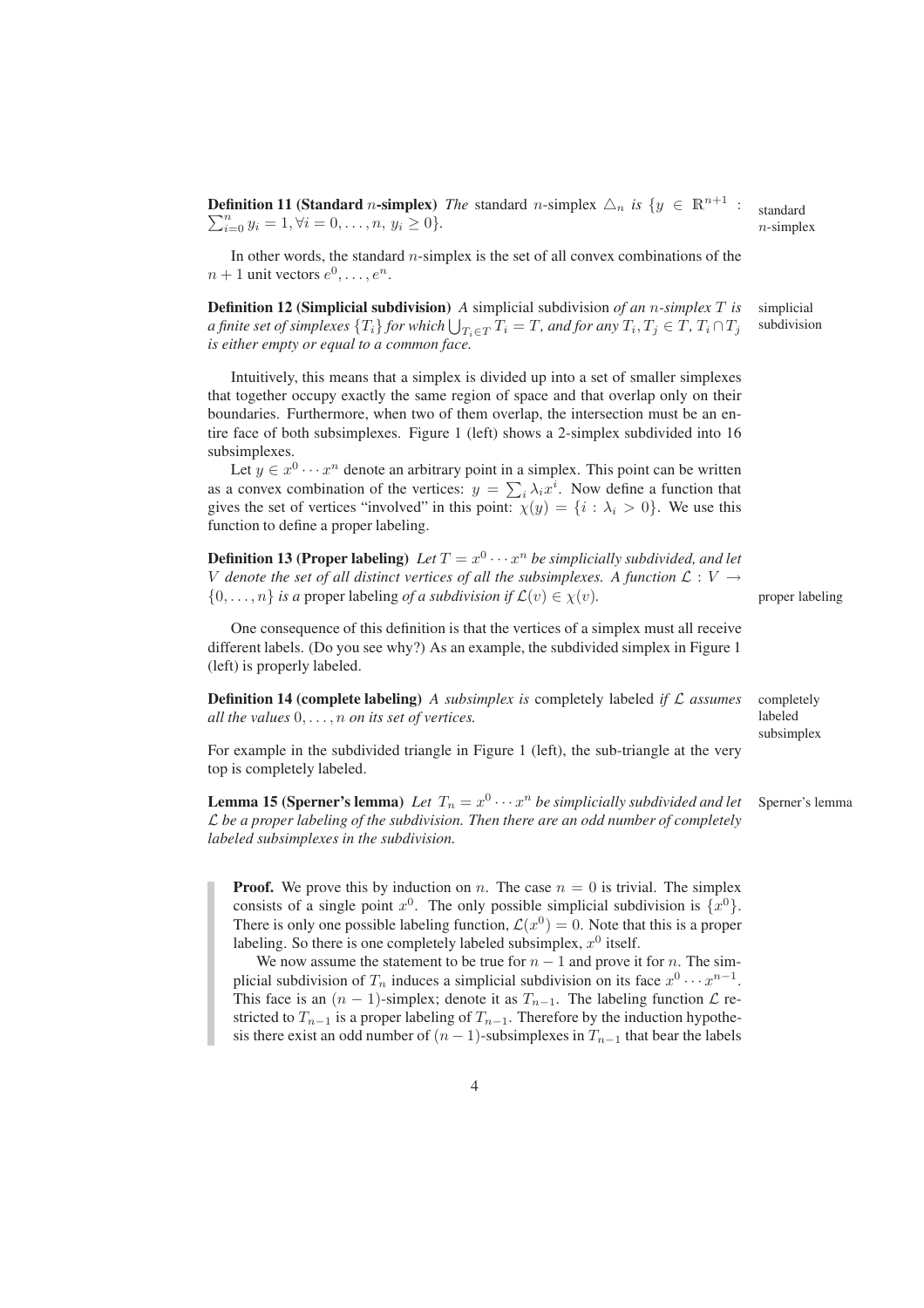

Figure 1: A properly labeled simplex (left), and the same simplex with completelylabeled subsimplexes shaded and three walks indicated (right).

 $(0, \ldots, n-1)$ . (To provide graphical intuition, we will illustrate the induction argument on a subdivided 2-simplex. In Figure 1 (left), observe that the bottom face  $x^0x^1$  is a subdivided 1-simplex—a line segment—containing four subsimplexes, three of which are completely labeled.)

We now define rules for "walking" across our subdivided, labeled simplex  $T_n$ . The walk begins at an  $(n - 1)$ -subsimplex with labels  $(0, \ldots, n - 1)$  on the face  $T_{n-1}$ ; call this subsimplex b. There exists a unique n-subsimplex d that has b as a face; d's vertices consist of the vertices of b and another vertex z. If z is labeled n, then we have a completely labeled subsimplex and the walk ends. Otherwise,  $d$  has the labels  $(0, \ldots, n-1)$ , where one of the labels (say j) is repeated, and the label *n* is missing. In this case there exists exactly one other  $(n - 1)$ -subsimplex that is a face of d and bears the labels  $(0, \ldots, n-1)$ . This is because each  $(n-1)$ -face of  $d$  is defined by all but one of  $d$ 's vertices; since only the label  $j$  is repeated, an  $(n-1)$ -face of d has labels  $(0, \ldots, n-1)$  if and only if one of the two vertexes with label  $j$  is left out. We know b is one such face, so there is exactly one other, which we call *e*. (For example, you can confirm in Figure 1 (left) that if a subtriangle has an edge with labels  $(0, 1)$ , then it is either completely labeled, or it has exactly one other edge with labels  $(0, 1)$ .) We continue the walk from e. We make use of the following property: an  $(n - 1)$ -face of an *n*-subsimplex in a simplicially subdivided simplex  $T_n$  is either on an  $(n - 1)$ -face of  $T_n$ , or the intersection of two *n*-subsimplexes. If e is on an  $(n - 1)$ -face of  $T_n$  we stop the walk. Otherwise we walk into the unique other *n*-subsimplex having  $e$  as a face. This subsimplex is either completely labeled or has one repeated label, and we continue the walk in the same way we did with subsimplex  $d$  above.

Note that the walk is completely determined by the starting  $(n-1)$ -subsimplex. The walk ends either at a completely labeled n-subsimplex, or at a  $(n - 1)$ subsimplex with labels  $(0, \ldots, n-1)$  on the face  $T_{n-1}$ . (It cannot end on any other face because  $\mathcal L$  is a proper labeling.) Note also that every walk can be followed backwards: beginning from the end of the walk and following the same rule as above, we end up at the starting point. This implies that if a walk starts at  $t$  on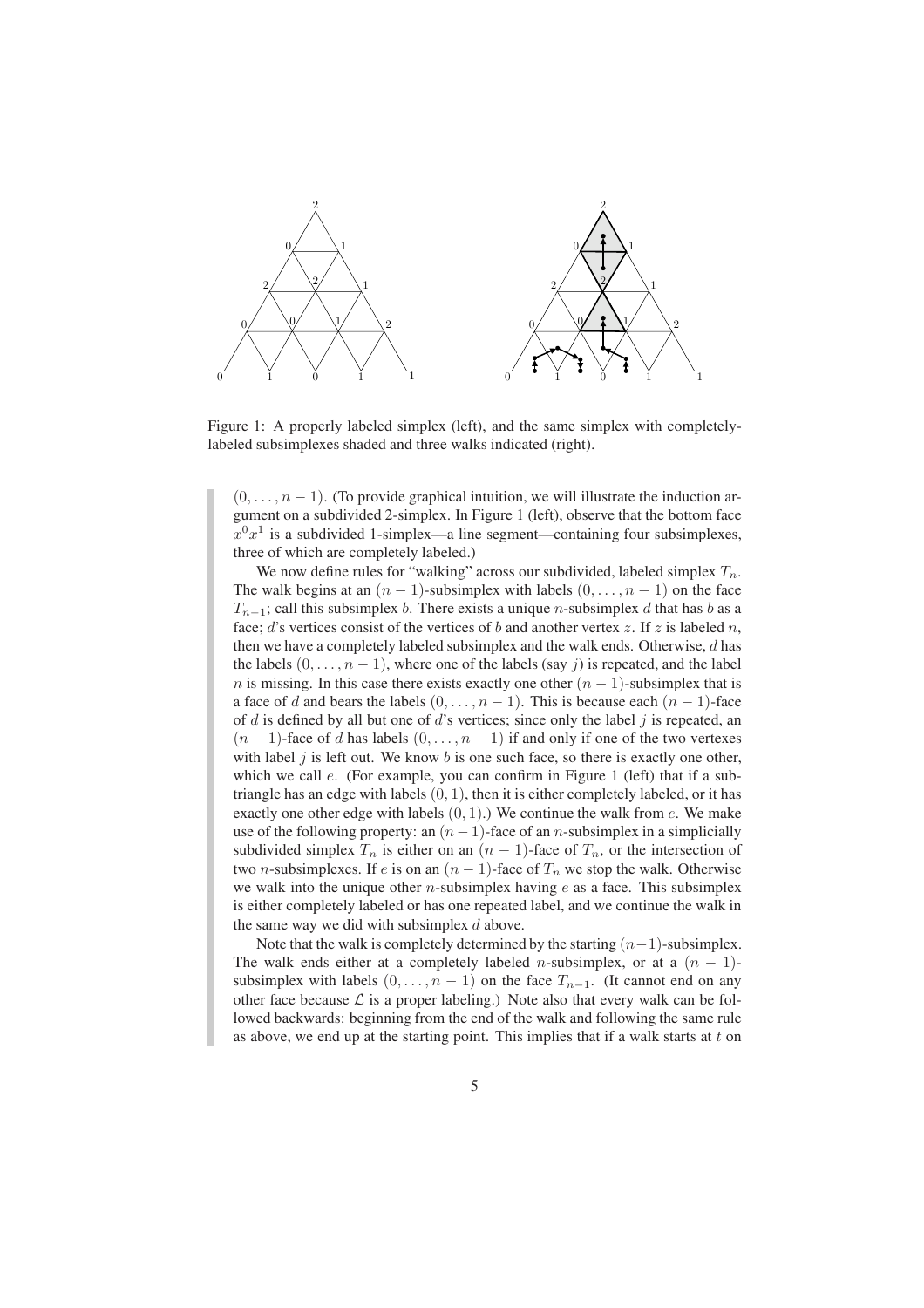$T_{n-1}$  and ends at  $t'$  on  $T_{n-1}$ ,  $t$  and  $t'$  must be different, because otherwise we could reverse the walk and get a different path with the same starting point, contradicting the uniqueness of the walk. (Figure 1 (right) illustrates one walk of each of the kinds we have discussed so far: one that starts and ends at different subsimplexes on the face  $x^0x^1$ , and one that starts on the face  $x^0x^1$  and ends at a completely labeled sub-triangle.) Since by the induction hypothesis there are an odd number of  $(n - 1)$ -subsimplexes with labels  $(0, \ldots, n - 1)$  at the face  $T_{n-1}$ , there must be at least one walk that does not end on this face. Since walks that start and end on the face "pair up", there are thus an odd number of walks starting from the face that end at completely labeled subsimplexes. All such walks end at *different* completely labeled subsimplexes, because there is exactly one  $(n - 1)$ -simplex face labeled  $(0, \ldots, n-1)$  for a walk to enter from in a completely labeled subsimplex.

Not all completely labeled subsimplexes are led to by such walks. To see why, consider reverse walks starting from completely labeled subsimplexes. Some of these reverse walks end at  $(n - 1)$ -simplexes on  $T_{n-1}$ , but some end at other completely labeled *n*-subsimplexes. (Figure 1 (right) illustrates one walk of this kind.) However, these walks just pair up completely labeled subsimplexes. There are thus an even number of completely labeled subsimplexes that pair up with each other, and an odd number of completely labeled subsimplexes that are led to by walks from the face  $T_{n-1}$ . Therefore the total number of completely labeled subsimplexes is odd.

#### **Definition 16 (Compactness)** *A subset of*  $\mathbb{R}^n$  *is* compact *if the set is closed and bounded.* compactness

It is straightforward to verify that  $\Delta_m$  is compact. A compact set has the property that every sequence in the set has a convergent subsequence.

**Definition 17 (Centroid)** The centroid of a simplex  $x^0 \cdots x^m$  is the "average" of its centroid *vertices,*  $\frac{1}{m+1} \sum_{i=0}^{m} x^i$ .

We are now ready to use Sperner's lemma to prove Brouwer's fixed point theorem.

**Theorem 18 (Brouwer's fixed point theorem)** Let  $f : \Delta_m \to \Delta_m$  be continuous. Brouwer's fixed *Then* f has a fixed point—that is, there exists some  $z \in \Delta_m$  such that  $f(z) = z$ . point theorem

**Proof.** We prove this by first constructing a proper labeling of  $\Delta_m$ , then showing that as we make finer and finer subdivisions, there exist a subsequence of completely labeled subsimplexes that converges to a fixed point of f.

**Part 1:**  $\mathcal{L}$  is a proper labeling. Let  $\epsilon > 0$ . We simplicially subdivide  $\Delta_m$  such that the Euclidean distance between any two points in the same  $m$ -subsimplex is at most  $\epsilon$ . We define a labeling function  $\mathcal{L}: V \to \{0, \ldots, m\}$  as follows. For each v we choose a label satisfying

$$
\mathcal{L}(v) \in \chi(v) \cap \{i : f_i(v) \le v_i\},\tag{1}
$$

where  $v_i$  is the i<sup>th</sup> component of v and  $f_i(v)$  is the i<sup>th</sup> component of  $f(v)$ . In other words,  $\mathcal{L}(v)$  can be any label i such that  $v_i > 0$  and f weakly decreases the i<sup>th</sup>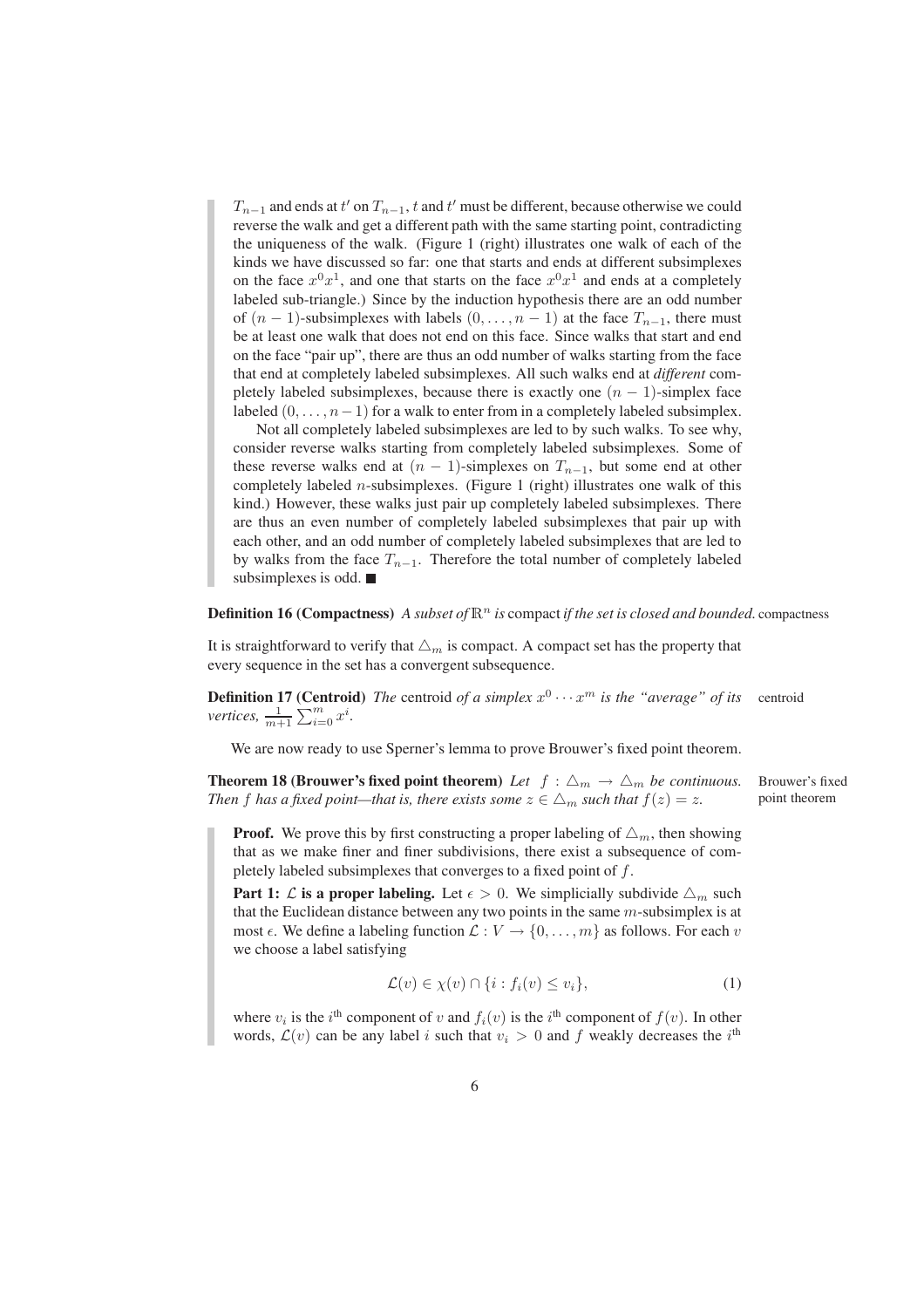component of v. To ensure that  $\mathcal L$  is well-defined, we must show that the intersection on the right side of Equation (1) is always nonempty. (Intuitively, since  $v$  and  $f(v)$  are both on the standard simplex  $\triangle_m$ , and on  $\triangle_m$  each point's components sum to 1, there must exist a component of  $v$  that is weakly decreased by  $f$ . This intuition holds even though we restrict to the components in  $\chi(v)$  because these are exactly all the positive components of  $v$ .) We now show this formally. For contradiction, assume otherwise. This assumption implies that  $f_i(v) > v_i$  for all  $i \in \chi(v)$ . Recall from the definition of a standard simplex that  $\sum_{i=0}^{m} v_i = 1$ . Since by the definition of  $\chi, v_j > 0$  if and only if  $j \in \chi(v)$ , we have

$$
\sum_{j \in \chi(v)} v_j = \sum_{i=0}^{m} v_i = 1.
$$
 (2)

Since  $f_i(v) > v_j$  for all  $j \in \chi(v)$ ,

$$
\sum_{j \in \chi(v)} f_i(v) > \sum_{j \in \chi(v)} v_j = 1. \tag{3}
$$

But since  $f(v)$  is also on the standard simplex  $\triangle_m$ ,

$$
\sum_{j \in \chi(v)} f_i(v) \le \sum_{i=0}^m f_i(v) = 1.
$$
 (4)

Equations (3) and (4) lead to a contradiction. Therefore  $\mathcal L$  is well-defined; it is a proper labeling by construction.

**Part 2:** As  $\epsilon \to 0$ , completely labeled subsimplexes converge to fixed points of  $f$ . Since  $\mathcal L$  is a proper labeling, by Sperner's lemma (15) there is at least one completely labeled subsimplex  $p^0 \cdots p^m$  such that  $f_i(p^i) \leq p^i$  for each i. Let  $\epsilon \rightarrow 0$  and consider the sequence of centroids of completely labeled subsimplexes. Since  $\Delta_m$  is compact, there is a convergent subsequence. Let z be its limit; then for all  $i = 0, \ldots, m, p^i \to z$  as  $\epsilon \to 0$ . Since f is continuous we must have  $f_i(z) \leq z_i$ for all *i*. This implies  $f(z) = z$ , because otherwise (by an argument similar to the one in Part 1) we would have  $1 = \sum_i f_i(z) < \sum_i z_i = 1$ , a contradiction.

Theorem 18 cannot be used directly to prove the existence of Nash equilibria. This is because a Nash equilibrium is a point in the set of mixed strategy profiles S. This set is not a simplex but rather a *simplotope*: a Cartesian product of simplexes. (Observe simplotope that each individual agent's mixed strategy *can* be understood as a point in a simplex.) However, it turns out that Brouwer's theorem can be extended beyond simplexes to simplotopes.<sup>1</sup> In essence, this is because every simplotope is topologically the same as a simplex (formally, they are *homeomorphic*).

**Definition 19 (Bijective function)** *A function f is* injective *(or one-to-one)* if  $f(a) =$ 

<sup>&</sup>lt;sup>1</sup>An argument similar to our proof below can be used to prove a generalization of Theorem 18 to arbitrary convex and compact sets.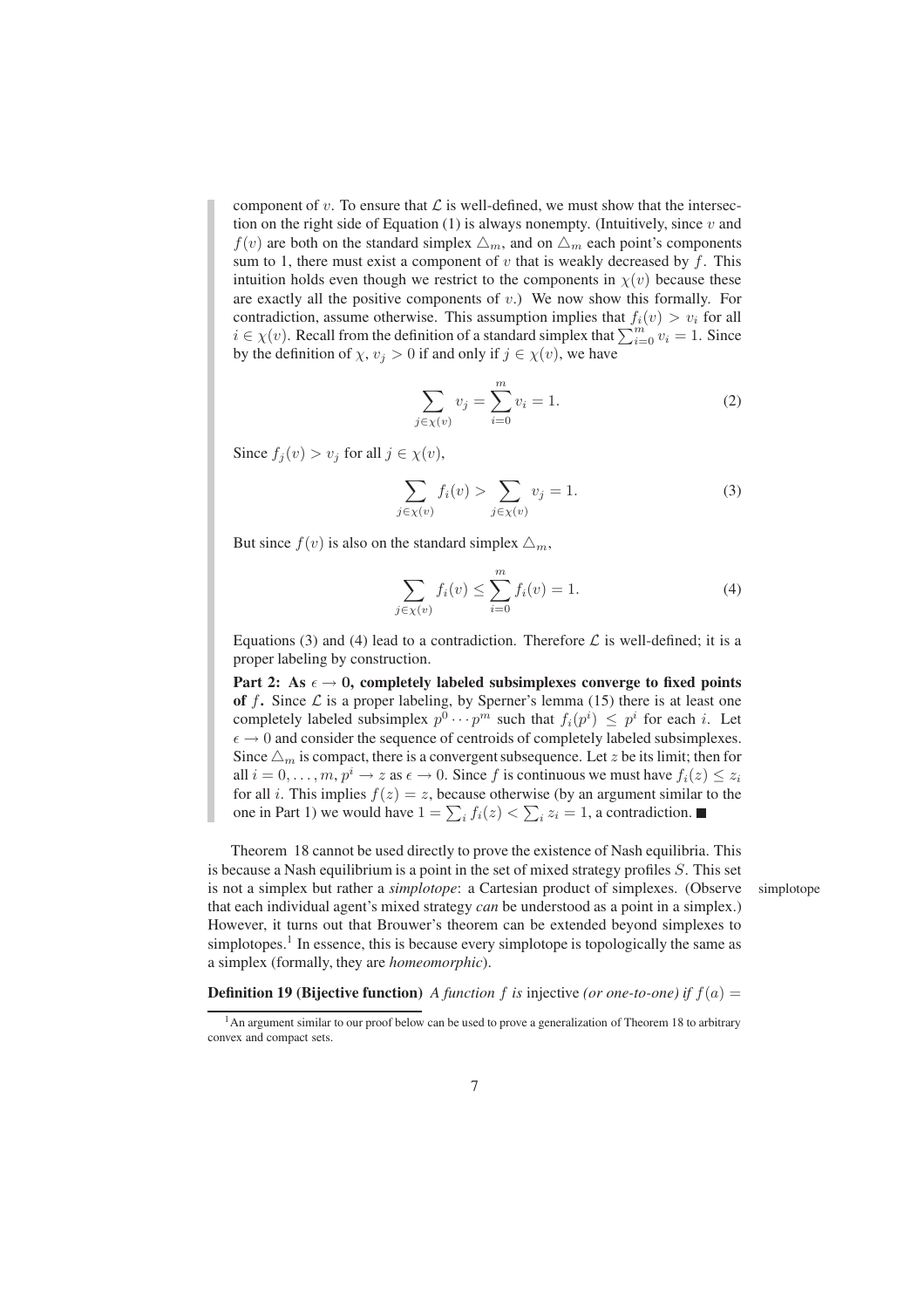$f(b)$  *implies*  $a = b$ *. A function*  $f : X \to Y$  *is* onto *if for every*  $y \in Y$  *there exists*  $x \in X$  *such that*  $f(x) = y$ *. A function is bijective if it is both injective and onto.* bijective

**Definition 20 (Homeomorphism)** *A set* A *is* homeomorphic *to a set* B *if there exists* homeomorphism *a continuous, bijective function*  $h: A \rightarrow B$  *such that*  $h^{-1}$  *is also continuous. Such a function* h *is called a* homeomorphism*.*

**Definition 21 (Interior)** *A point* x *is an* interior point *of a set*  $A \subset \mathbb{R}^m$  *if there is an open* m-dimensional ball  $B \subset \mathbb{R}^m$  *centered at x such that*  $B \subset A$ *. The interior of a* interior *set* A *is the set of all its interior points.*

**Corollary 22 (Brouwer's fixed point theorem, simplotopes)** Let  $K = \prod_{j=1}^{k} \triangle_{m_j}$ *be a simplotope and let*  $f : K \to K$  *be continuous. Then*  $f$  *has a fixed point.* 

**Proof.** Let  $m = \sum_{j=1}^{k} m_j$ . First we show that if K is homeomorphic to  $\Delta_m$ , then a continuous function  $f : K \to K$  has a fixed point. Let  $h : \triangle_m \to K$  be a homeomorphism. Then  $h^{-1} \circ f \circ h : \triangle_m \to \triangle_m$  is continuous, where  $\circ$  denotes function composition. By Theorem 18 there exists a z' such that  $h^{-1} \circ f \circ h(z') =$ z'. Let  $z = h(z')$ , then  $h^{-1} \circ f(z) = z' = h^{-1}(z)$ . Since  $h^{-1}$  is injective,  $f(z) = z$ .

We must still show that  $K = \prod_{j=1}^{k} \bigtriangleup_{m_j}$  is homeomorphic to  $\bigtriangleup_m$ . K is convex and compact because each  $\triangle_{m_j}$  is convex and compact, and a product of convex and compact sets is also convex and compact. Let the *dimension* of a subset of an Euclidean space be the number of independent parameters required to describe each point in the set. For example, an *n*-simplex has dimension *n*. Since each  $\Delta_{m}$ has dimension  $m_j$ , K has dimension m. Since  $K \subset \mathbb{R}^{m+k}$  and  $\triangle_m \subset \mathbb{R}^{m+1}$ both have dimension m, they can be embedded in  $\mathbb{R}^m$  as  $K'$  and  $\triangle'_m$  respectively. Furthermore, whereas  $K \subset \mathbb{R}^{m+k}$  and  $\triangle_m \subset \mathbb{R}^{m+1}$  have no interior points, both  $K'$  and  $\triangle'_m$  have non-empty interior. For example, a standard 2-simplex is defined in  $\mathbb{R}^3$ , but we can embed the triangle in  $\mathbb{R}^2$ . As illustrated in Figure 2 (left), the product of two standard 1-simplexes is a square, which can also be embedded in R. We scale and translate  $K'$  into  $K''$  such that  $K''$  is strictly inside  $\triangle'_m$ . Since scaling and translation are homeomorphisms, and a chain of homeomorphisms is still a homeomorphism, we just need to find a homeomorphism  $h: K'' \to \triangle'_{m}$ . Fix a point  $a$  in the interior of  $K''$ . Define  $h$  to be the "radial projection" with respect to a, where  $h(a) = a$  and for  $x \in K'' \setminus \{a\},\$ 

$$
h(x) = a + \frac{||x' - a||}{||x'' - a||}(x - a),
$$

where  $x'$  is the intersection point of the boundary of  $\triangle'_m$  with the ray that starts at a and passes through x, and  $x''$  is the intersection point of the boundary of  $K''$  with the same ray. Because  $K''$  and  $\triangle'_m$  are convex and compact,  $x''$  and  $x'$  exist and are unique. Since a is an interior point of  $K''$  and  $\triangle_m$ ,  $||x'-a||$  and  $||x''-a||$  are both positive. Intuitively, h scales x along the ray by a factor of  $\frac{||x'-a||}{||x'-a||}$ . Figure 2 (right) illustrates an example of this radial projection from a square simplotope to a triangle.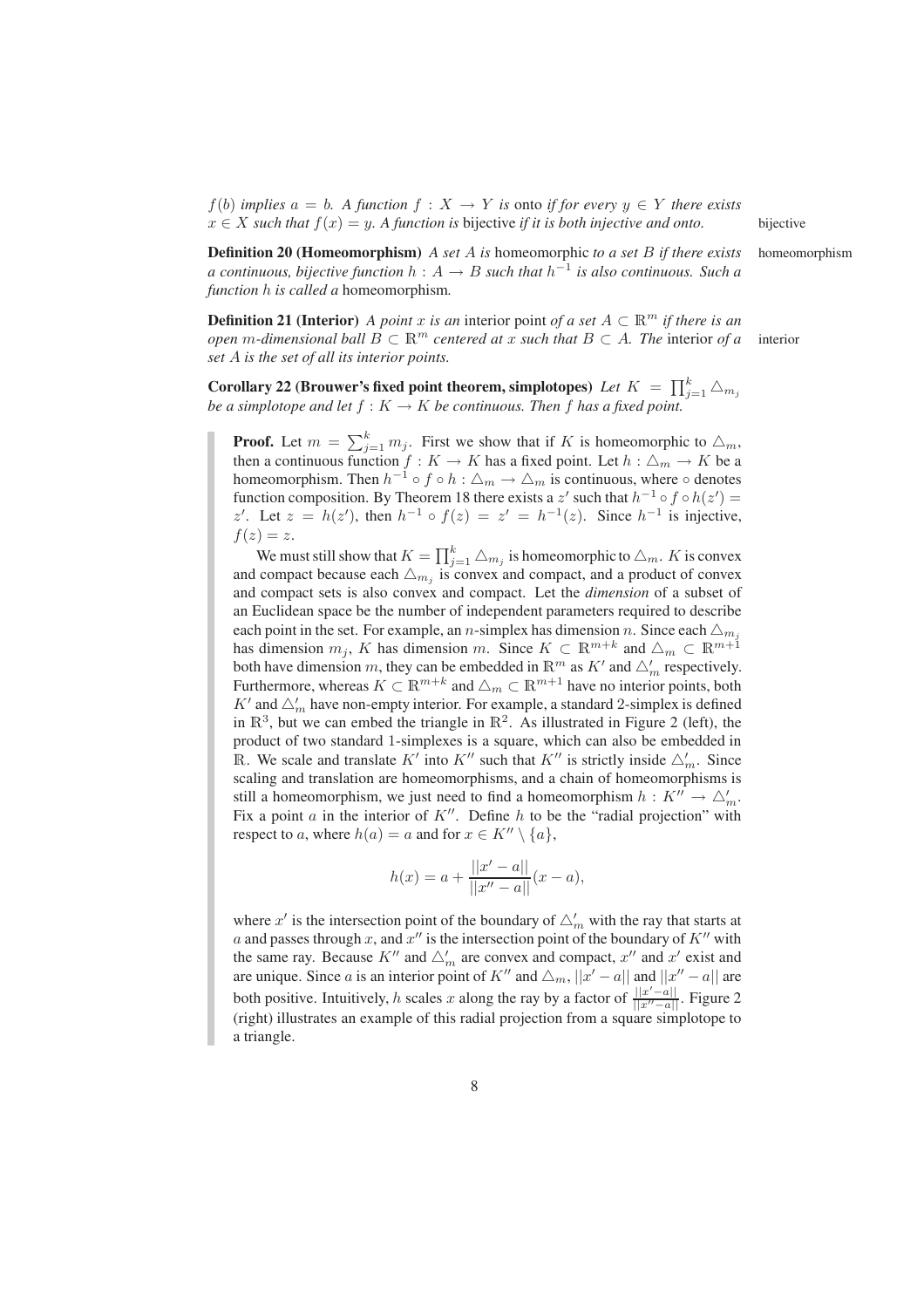

Figure 2: A product of two standard 1-simplexes is a square (a simplotope; left). The square is scaled and put inside a triangle (a 2-simplex), and an example of radial projection  $h$  is shown (right).

Finally, it remains to show that  $h$  is a homeomorphism. It is relatively straightforward to verify that h is continuous. Since we know that  $h(x)$  lies on the ray that starts at a and passes through x, given  $h(x)$  we can reconstruct the same ray by drawing a ray from a which passes through  $h(x)$ . We can then recover x' and x'', and find x by scaling  $h(x)$  along the ray by a factor of  $\frac{||x''-a||}{||x'-a||}$ . Thus h is injective. h is onto because given any point  $y \in \Delta'_m$ , we can construct the ray and find x such that  $h(x) = y$ . So  $h^{-1}$  has the same form as h except that the scaling factor is inverted, thus  $h^{-1}$  is also continuous. Therefore h is a homeomorphism.

We are now ready to prove the existence of Nash equilibrium. Indeed, now that we have Corollary 22 and notation for discussing mixed strategies (Section 1), it is surprisingly easy. The proof proceeds by constructing a continuous  $f : S \rightarrow S$  such that each fixed point of  $f$  is a Nash equilibrium. Then we use Corollary 22 to argue that  $f$  has at least one fixed point, and thus that Nash equilibria always exist.

**Theorem 23 (Nash 1951)** *Every game with a finite number of players and action profiles has at least one Nash equilibrium.*

**Proof.** Given a strategy profile  $s \in S$ , for all  $i \in N$  and  $a_i \in A_i$  we define

$$
\varphi_{i,a_i}(s) = \max\{0, u_i(a_i, s_{-i}) - u_i(s)\}.
$$

We then define the function  $f : S \to S$  by  $f(s) = s'$ , where

$$
s'_{i}(a_{i}) = \frac{s_{i}(a_{i}) + \varphi_{i,a_{i}}(s)}{\sum_{b_{i} \in A_{i}} s_{i}(b_{i}) + \varphi_{i,b_{i}}(s)}
$$
  
= 
$$
\frac{s_{i}(a_{i}) + \varphi_{i,a_{i}}(s)}{1 + \sum_{b_{i} \in A_{i}} \varphi_{i,b_{i}}(s)}.
$$
 (5)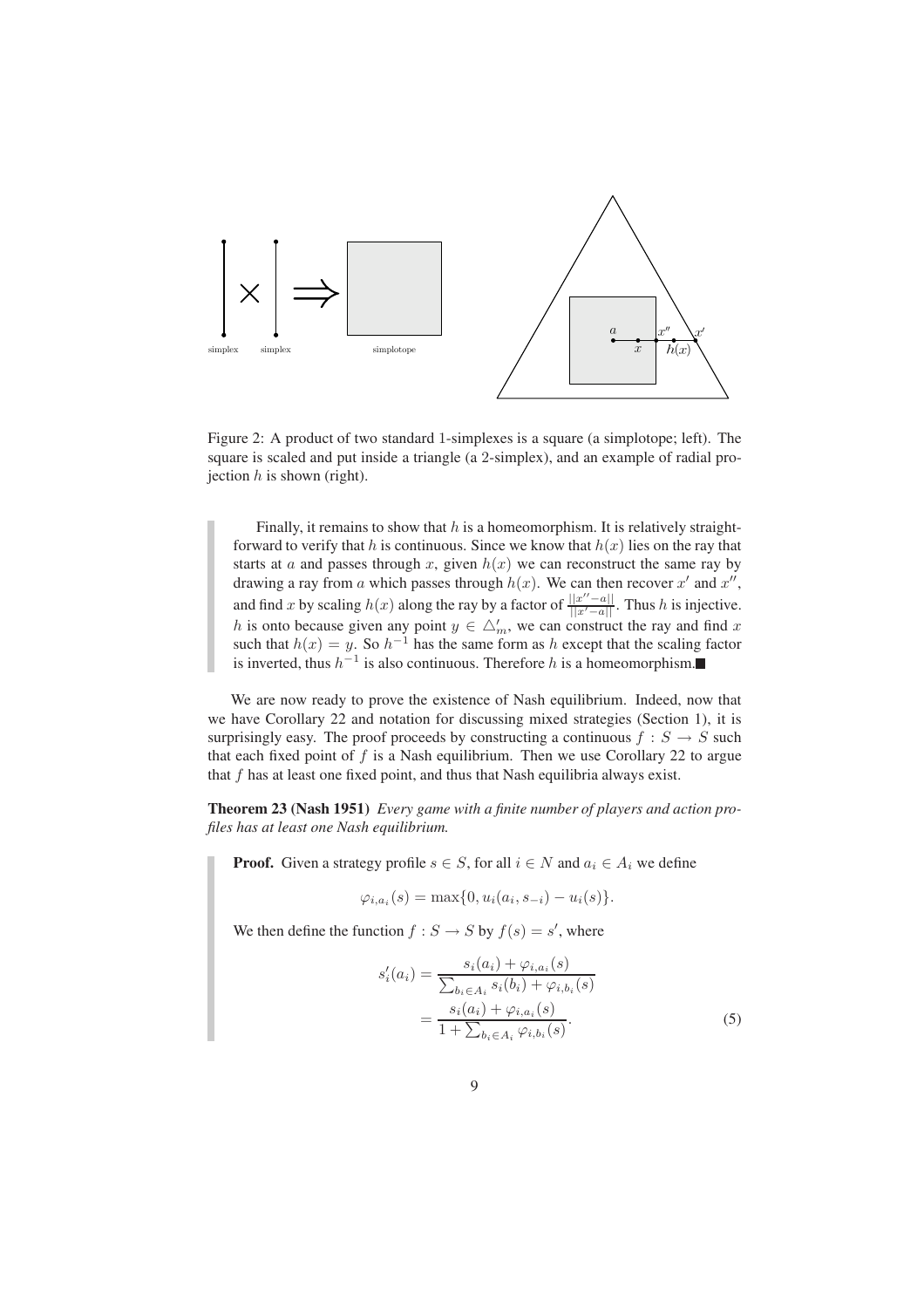Intuitively, this function maps a strategy profile  $s$  to a new strategy profile  $s'$  in which each agent's actions that are better responses to s receive increased probability mass.

The function f is continuous since each  $\varphi_{i,a_i}$  is continuous. Since S is convex and compact and  $f : S \to S$ , by Corollary 22 f must have at least one fixed point. We must now show that the fixed points of  $f$  are the Nash equilibria.

First, if s is a Nash equilibrium then all  $\varphi$ 's are 0, making s a fixed point of f. Conversely, consider an arbitrary fixed point of  $f$ ,  $s$ . By the linearity of expectation there must exist at least one action in the support of  $s$ , say  $a'_{i}$ , for which  $u_{i,a'_i}(s) \leq u_i(s)$ . From the definition of  $\varphi$ ,  $\varphi_{i,a'_i}(s) = 0$ . Since s is a fixed point of  $\dot{f}$ ,  $s'_i(a'_i) = s_i(a'_i)$ . Consider Equation (5), the expression defining  $s'_i(a'_i)$ . The numerator simplifies to  $s_i(a'_i)$ , and is positive since  $a'_i$  is in i's support. Hence the denominator must be 1. Thus for any i and  $b_i \in A_i$ ,  $\varphi_{i,b_i}(s)$  must equal 0. From the definition of  $\varphi$ , this can only occur when no player can improve his expected payoff by moving to a pure strategy. Therefore s is a Nash equilibrium.  $\blacksquare$ 

### **3 History and references**

In 1950 John Nash introduced the concept of what would become known as the "Nash equilibrium" [Nash, 1950; Nash, 1951], without a doubt the most influential concept in game theory to this date. The proof in [Nash, 1950] uses Kakutani's fixed point theorem; our proof of Theorem 23 follows [Nash, 1951]. Lemma 15 is due to Sperner [1928] and Theorem 18 is due to Brouwer [1912]; our proofs follow Border [1985]. We thank Eva Tardos and Tim Roughgarden for making available notes that we drew on for our proofs of Sperner's lemma and the general form of Brouwer's fixed-point theorem, respectively. This report is an excerpt from [Shoham & Leyton-Brown, 2007].

### **References**

- Border, K. C. (1985). *Fixed point theorems with applications to economics and game theory*. Cambridge University Press.
- Brouwer, L. E. J. (1912). Uber abbildung von mannigfaltikeiten. *Mathematische Annalen*, *71*, 97–115.
- Nash, J. (1950). Equilibrium points in n-person games. *Proceedings of the National Academy of Sciences USA*, *36*, 48–49. Reprinted in H. Kuhn (ed.), *Classics in Game Theory*, Princeton University Press, Princeton, New Jersey, 1997.
- Nash, J. (1951). Non-cooperative games. *Annals of Mathematics*, *54*, 286–295.
- Shoham, Y., & Leyton-Brown, K. (2007). Multiagent systems: Algorithmic, gametheoretic and logical foundations. Book in preparation.